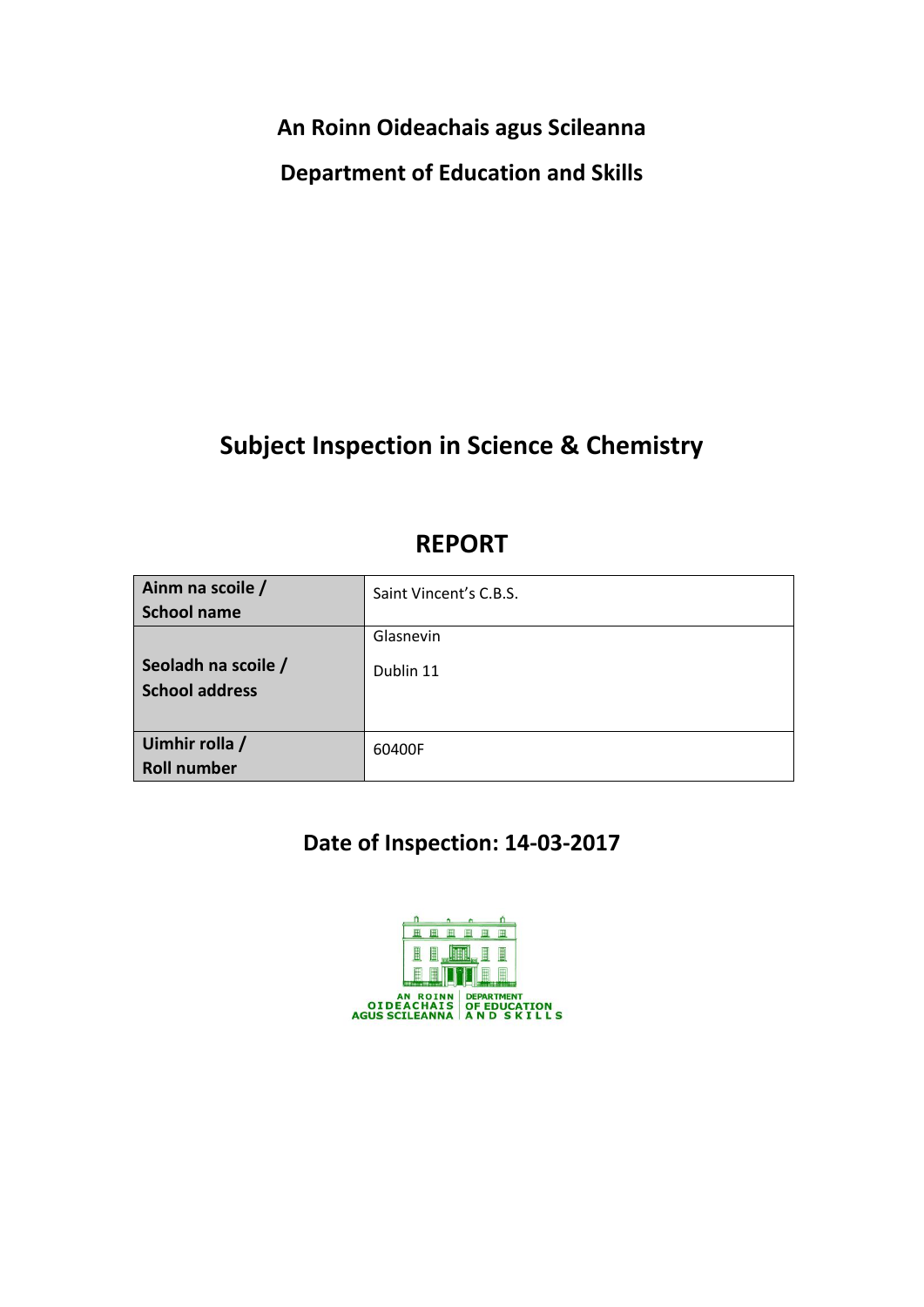### **WHAT IS A SUBJECT INSPECTION?**

Subject Inspections report on the quality of work in individual curriculum areas within a school. They affirm good practice and make recommendations, where appropriate, to aid the further development of the subject in the school.

# **HOW TO READ THIS REPORT**

During this inspection, the inspector evaluated learning and teaching in Science & Chemistry under the following headings:

- 1. Learning, teaching and assessment
- 2. Subject provision and whole-school support
- 3. Planning and preparation

Inspectors describe the quality of each of these areas using the Inspectorate's quality continuum which is shown on the final page of this report. The quality continuum provides examples of the language used by inspectors when evaluating and describing the quality of the school's provision in each area.

The board of management was given an opportunity to comment in writing on the findings and recommendations of the report; a response was not received from the board.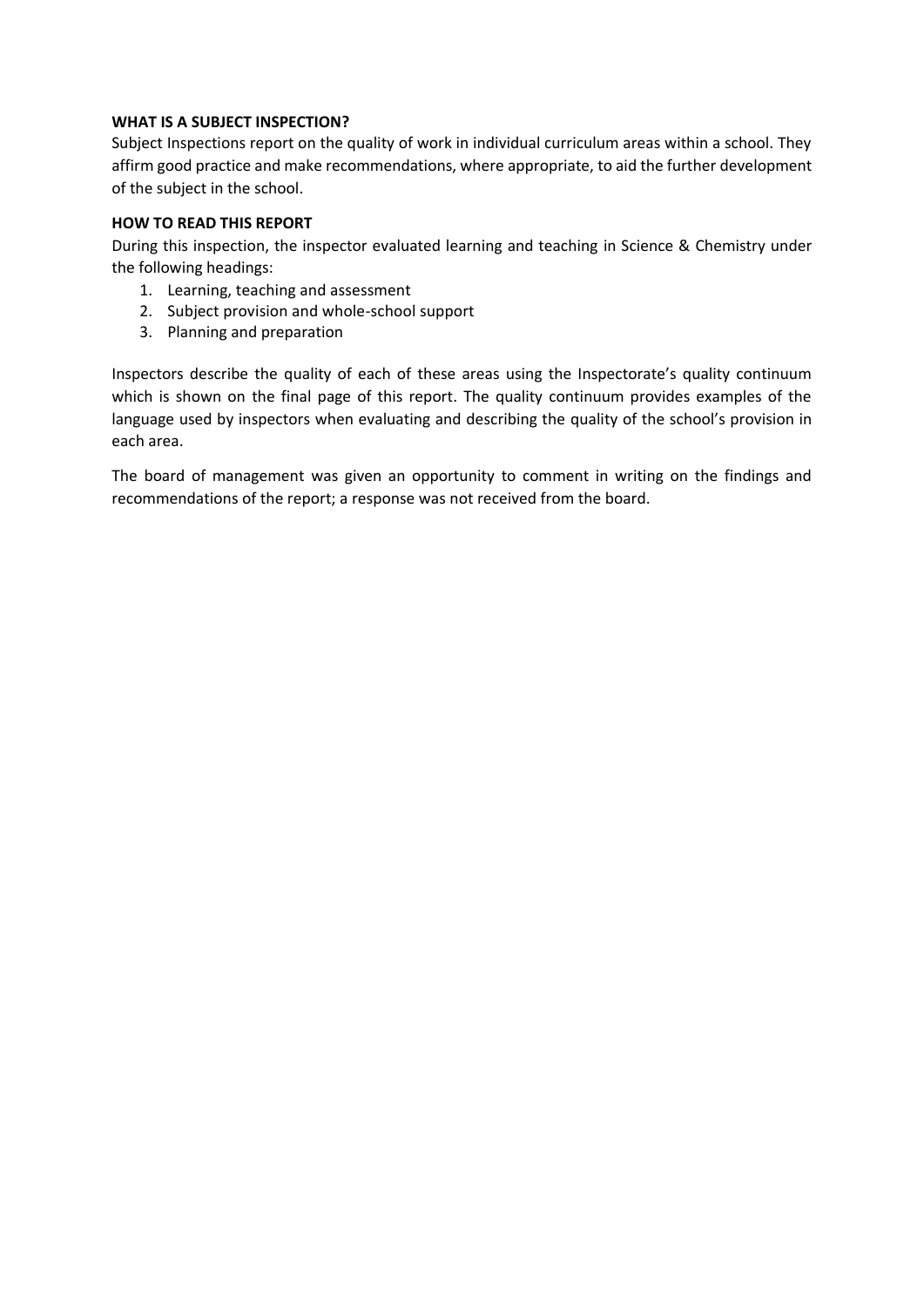#### **SUBJECT INSPECTION**

### **INSPECTION ACTIVITIES DURING THIS INSPECTION**

| Date(s) of inspection                     | 14-03-2017                                      |
|-------------------------------------------|-------------------------------------------------|
| Inspection activities undertaken          | Observation of teaching and learning during     |
| • Review of relevant documents            | eight class periods                             |
| • Discussion with principal and key staff | Examination of students' work                   |
| Interaction with students                 | Feedback to deputy principal and relevant staff |

#### **SCHOOL CONTEXT**

Saint Vincent's CBS is a voluntary secondary school with a current enrolment of 369 boys. The school participates in Delivering Equality of Opportunity in School (DEIS), the action plan of the Department of Education and Skills for educational inclusion.

#### **SUMMARY OF MAIN FINDINGS AND RECOMMENDATIONS:**

#### **FINDINGS**

- The overall quality of teaching and learning in the lessons observed was good.
- Clear learning intentions were shared with students at the start of most lessons; these were used in some cases to assess progress later on.
- Practical activities were well organised and facilitated a high level of student engagement; students' laboratory reports were not generally assessed.
- The quality of whole-school support for science subjects is very good.
- The quality of subject planning is good; innovative subject planning is evident in the current development of a new course on Forensic Science for use in Transition Year.
- The current scheme of work for first-year science students is not based on the new specification for Junior Cycle Science.

#### **RECOMMENDATIONS**

- Good practice with respect to the use of learning intentions to engage students in selfreflection should be shared among staff.
- Teachers should develop a shared policy regarding the assessment of students' laboratory reports.
- The science department should collaboratively plan for the appropriate implementation of the new Junior Cycle Science specification.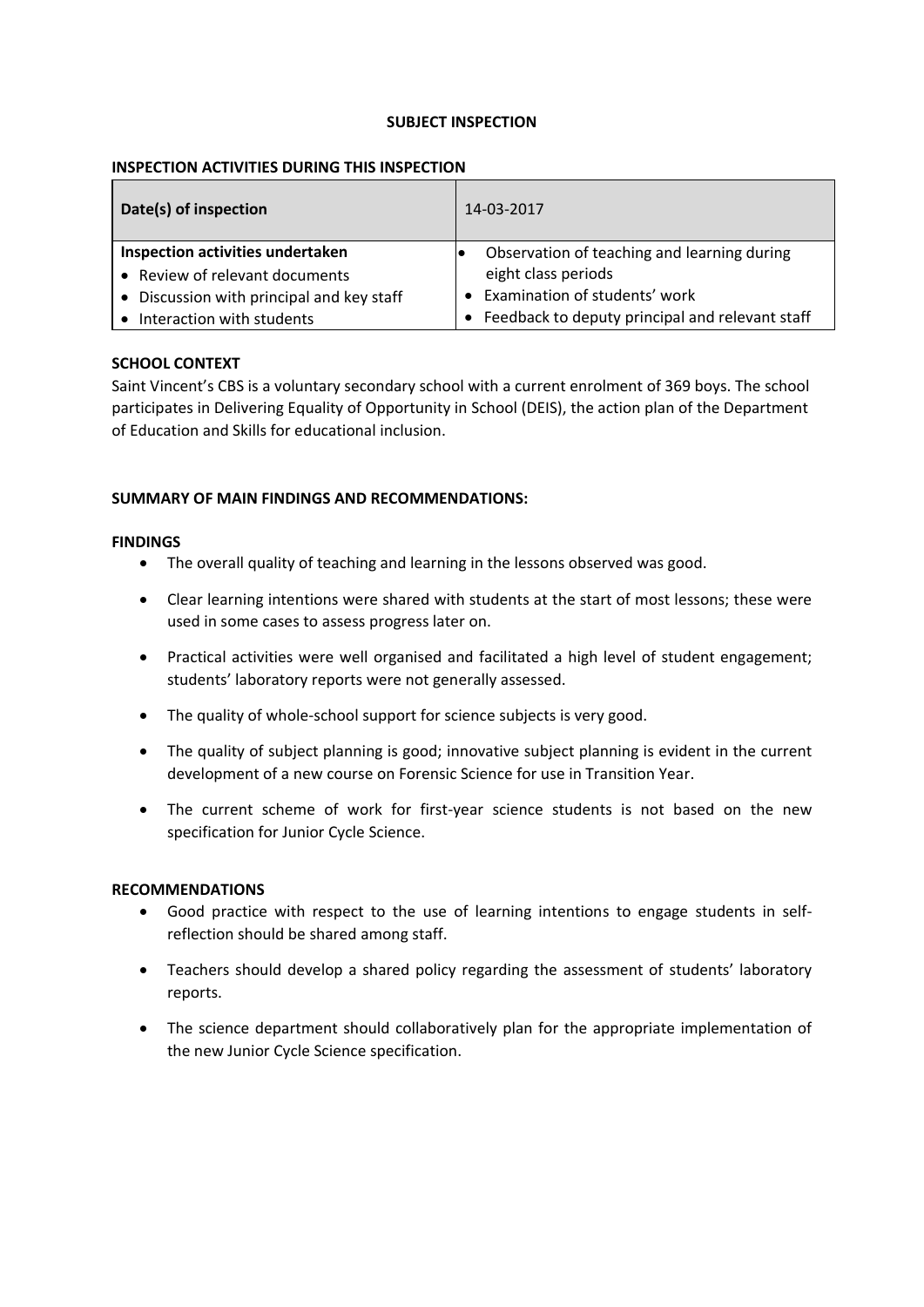#### **DETAILED FINDINGS AND RECOMMENDATIONS**

#### **1. TEACHING AND LEARNING**

- The overall quality of teaching and learning observed was good. All lessons had a clear overall focus and were conducted in a supportive environment. Good classroom routines have been established.
- Most lessons were well planned. Teachers had thought about what they wanted students to achieve and had designed a range of appropriate learning activities. New material was presented in a structured manner which helped students develop their knowledge and understanding.
- Students benefited from a range of useful teaching resources such as worksheets and notes. Information and communication technology (ICT) was well used to present information and illustrate difficult topics.
- The setting out of learning intentions at the start of most lessons helped to engage students in the learning process. These intentions were used again later in some lessons as a means of assessing progress. In other lessons, however, they were not mentioned again. Teachers should share good practice with respect to the use of learning intentions.
- Students' prior learning was activated by questioning at the start of most lessons. It was also good practice that students' engagement with learning after the lesson was facilitated by the assignment of homework.
- There was a strong focus on developing students' literacy skills in a number of lessons. Significant scientific terms were explained and recorded in key-word journals. Very good practice was evident when attention was paid to ensuring that students understood nonscientific terms and to linking new scientific terms with their use in other disciplines or languages. It would be worthwhile for teachers to share such good practice.
- Hands-on practical activities were observed in many lessons. These activities were well organised and facilitated a high level of student engagement. This active involvement in laboratory work supported the development of students' manipulative and investigative skills. It was very evident that they enjoyed working independently in small groups.
- Students' records of laboratory work were generally checked for completion. However, most of the records observed were not assessed for quality. In order to support the development of students' reporting skills, teachers should develop a shared policy regarding the assessment of students' laboratory reports. For example, some credit could be given in examinations for work completed or students could be involved in self-assessing or peer-assessing reports.
- Students' knowledge and understanding was assessed during lessons mainly through teacher questioning and observation. Best practice was observed where students were challenged to answer questions frequently and explain things in their own words.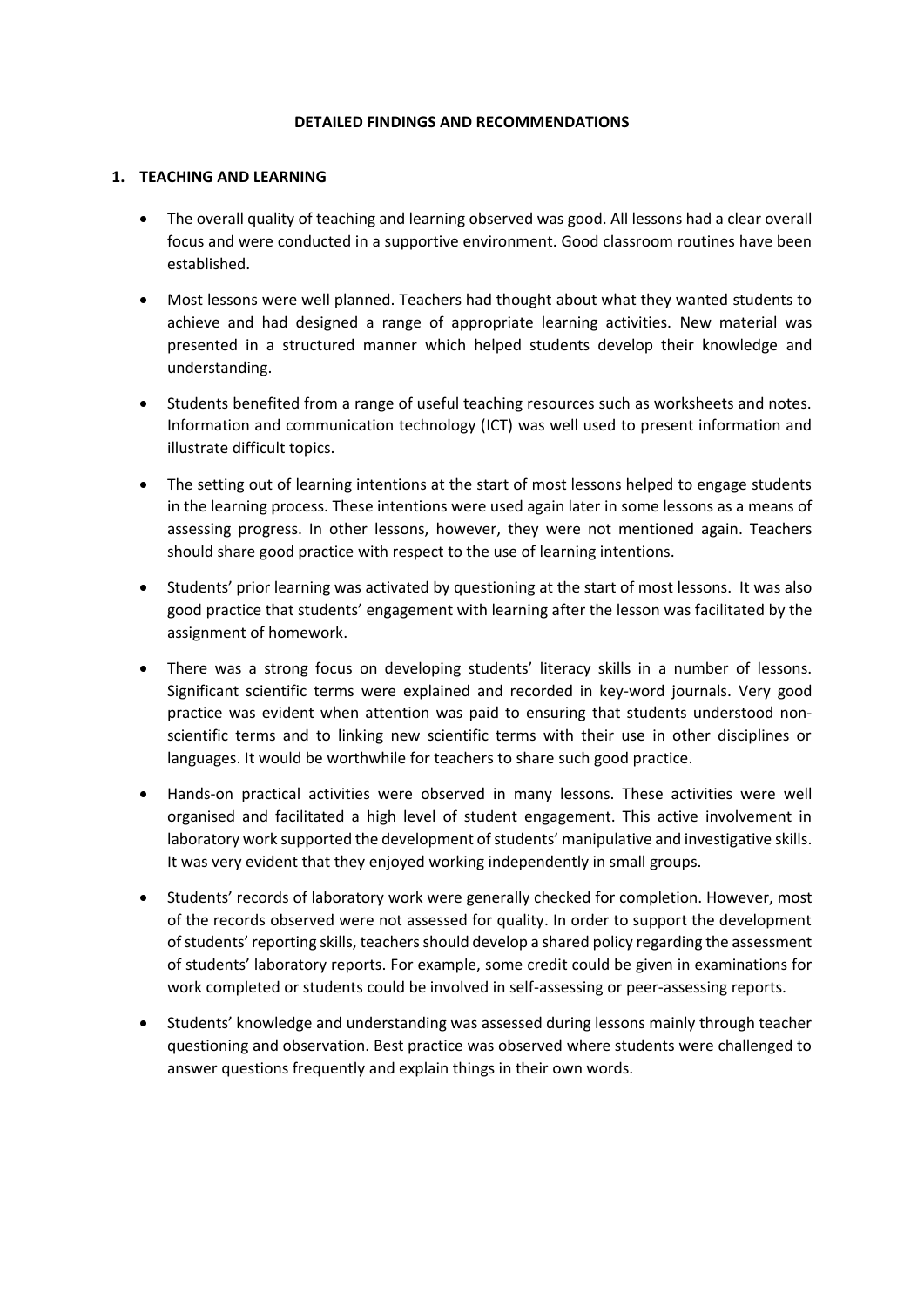# **2. SUBJECT PROVISION AND WHOLE SCHOOL SUPPORT**

- The quality of whole-school support for the provision of science subjects is very good.
- Two well-equipped science laboratories have been re-furbished to a high standard. Very good ICT facilities, including internet connection, are available in the laboratories.
- A wide range of science subjects is available. As well as Junior Cycle Science, the school offers three Leaving Certificate science subjects. The uptake of both Science and Chemistry is very good.
- The timetabling arrangements for science subjects are appropriate. It is good practice that all double periods are held in a laboratory and that all class groups are of mixed ability.
- New teachers are supported by a short induction programme at the start of the school year as well as ongoing monitoring and support from senior management. In a context where a large proportion of the science department is newly qualified, it would be worthwhile for the school to explore further formal means of supporting the professional development of new teachers.
- The school has chosen e-learning as a current focus for school self-evaluation and the science department in very active in promoting the use of ICT.

# **3. PLANNING AND PREPARATION**

- The quality of subject planning is good. The subject department is well organised and coordinated. Formal planning is complemented by a high level of informal ongoing planning.
- Very good use is made of ICT to support collaborative planning. Teaching resources are shared electronically and the department is exploring the use of electronic platforms to share such resources with students.
- Schemes of work have been developed which allow for the use of common examinations and are linked to useful resources for supporting students' practical work. Innovative subject planning is evident in the current development of a new course on Forensic Science for use in Transition Year.
- Teachers reported that, due to industrial action, planning for the implementation of the new specification for Junior Cycle Science and attendance at relevant professional development events have been limited. The current scheme of work for first-year science students is not based on the new specification for Junior Cycle Science. The science department should collaboratively plan for the appropriate implementation of the new science specification.
- It is very good practice that the subject department reviews student outcomes in state examinations within the context of school-based data. A commitment to improving outcomes for students is evident in the identification of issues of concern and the on-going monitoring of progress.
- The science laboratories are very well organised. The science teachers have an effective system in place to maintain equipment and resources, and the school provides financial support as needed.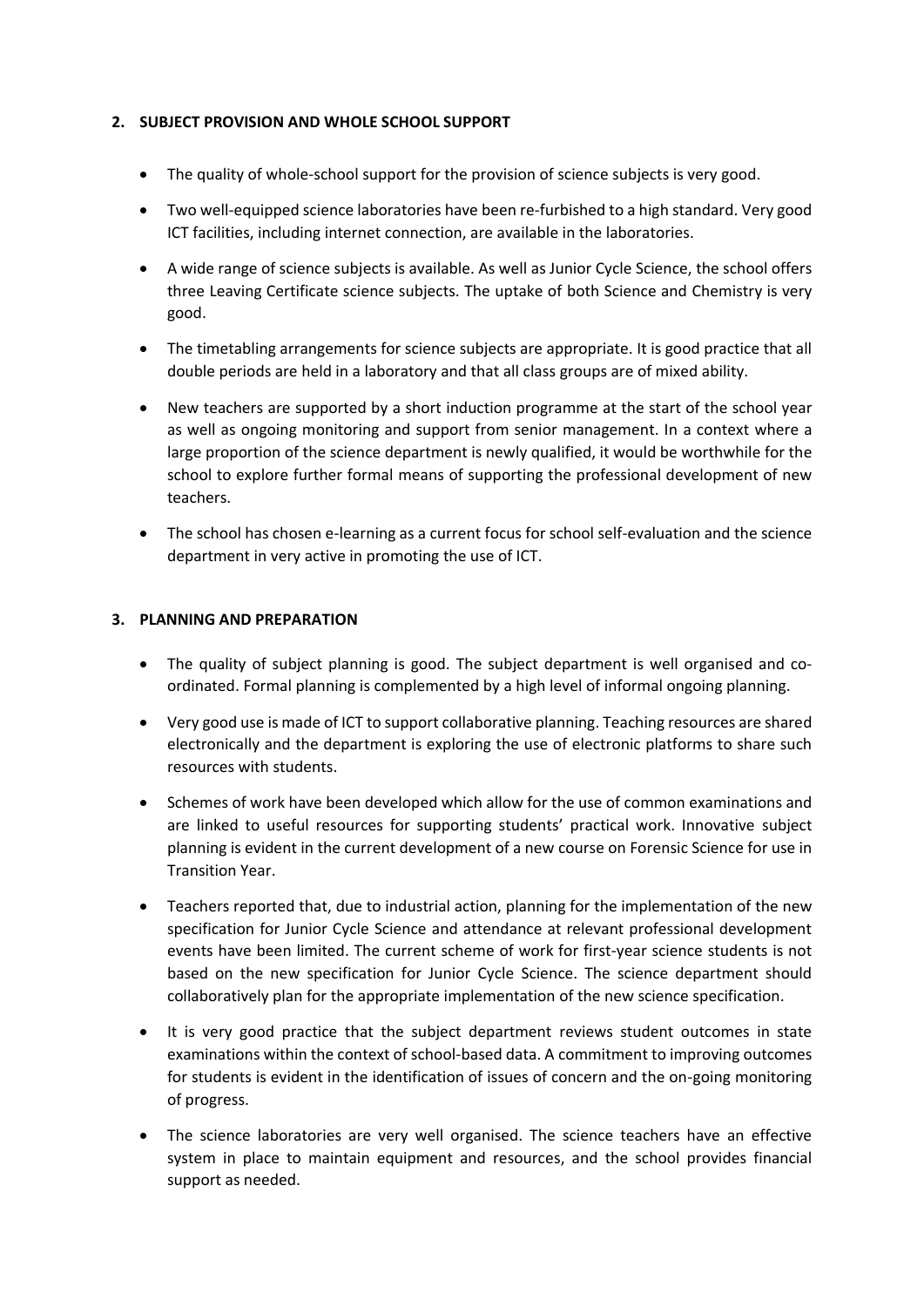Good attention has been given to planning for health and safety. All science students and their parents are required to sign a safety contract before engaging in practical work. Training in first-aid has been undertaken by a number of staff.

The draft findings and recommendations arising out of this evaluation were discussed with the deputy principal and subject teachers at the conclusion of the evaluation.